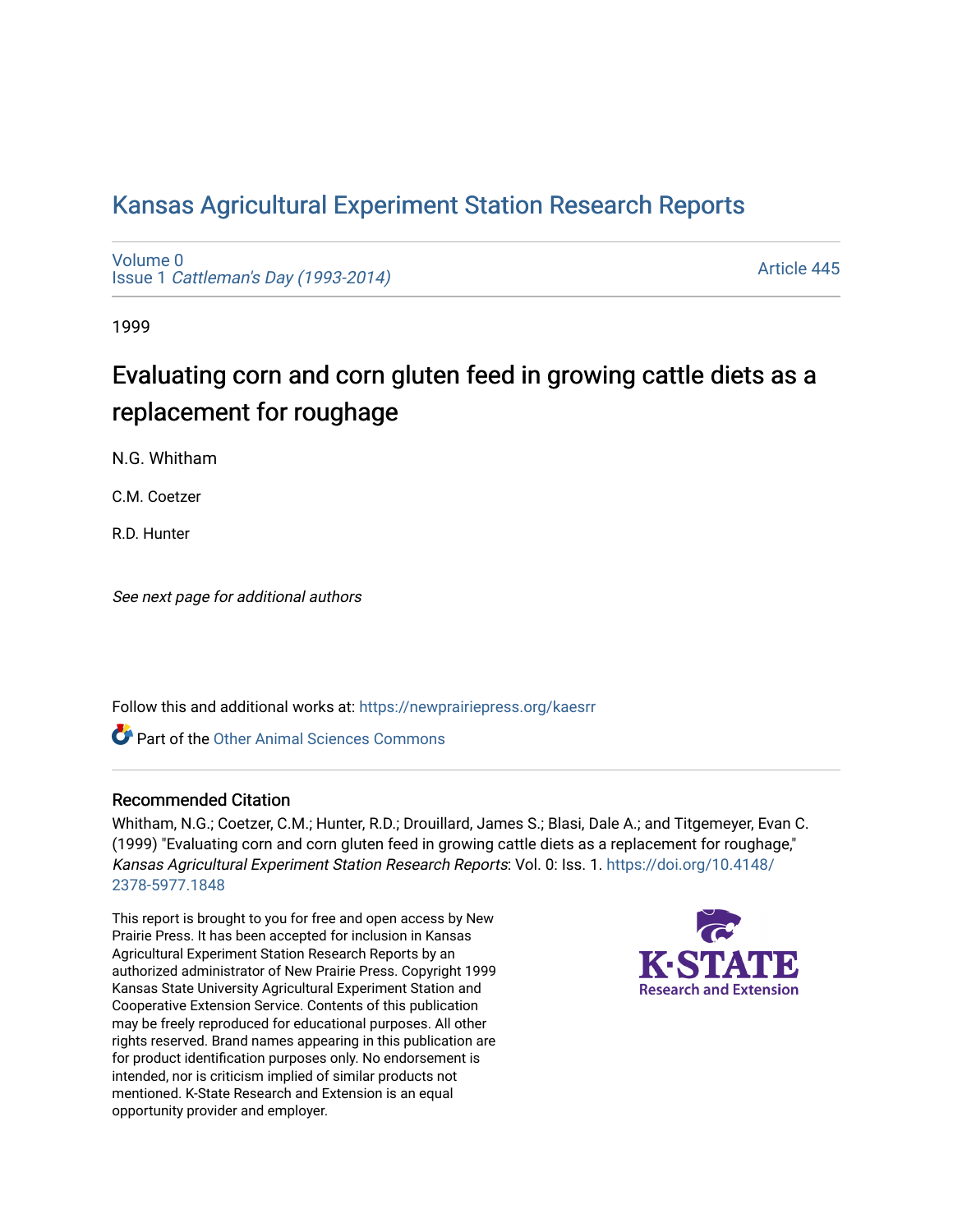### Evaluating corn and corn gluten feed in growing cattle diets as a replacement for roughage

#### **Abstract**

A 99-day study was conducted to evaluate growth performance of 216 beef heifers (average 524 lb) fed traditional roughage-based diets at 2.75% of body weight or limit-fed highconcentrate diets containing corn or corn gluten feed fed at 2.0% of body weight. Dietary treatments included roughage plus corn, roughage plus corn gluten feed, limit-fed corn, limitfed corn with added Smartamine®-ML (providing 10 g/ day ruminally protected lysine), limitfed corn gluten feed, and limit-fed corn gluten feed with added Smartamine. Adding Smartamine-ML to the diet did not improve performance significantly compared to unsupplemented groups (P>.30). Limit-fed diets containing corn and corn gluten feed resulted in more efficient growth than the respective roughage-based treatments (P<.01). Limit-fed gluten feed diets resulted in gains that were approximately 88% of that with the cornbased diets. Performance was not different for corn and corn gluten feed when added to roughage-based diets.

#### Keywords

Cattlemen's Day, 1999; Kansas Agricultural Experiment Station contribution; no. 99-339-S; Report of progress (Kansas State University. Agricultural Experiment Station and Cooperative Extension Service); 831; Beef; Corn gluten feed; Smartamine-ML; Growing cattle; Growth

#### Creative Commons License



This work is licensed under a [Creative Commons Attribution 4.0 License](https://creativecommons.org/licenses/by/4.0/).

#### Authors

N.G. Whitham, C.M. Coetzer, R.D. Hunter, James S. Drouillard, Dale A. Blasi, and Evan C. Titgemeyer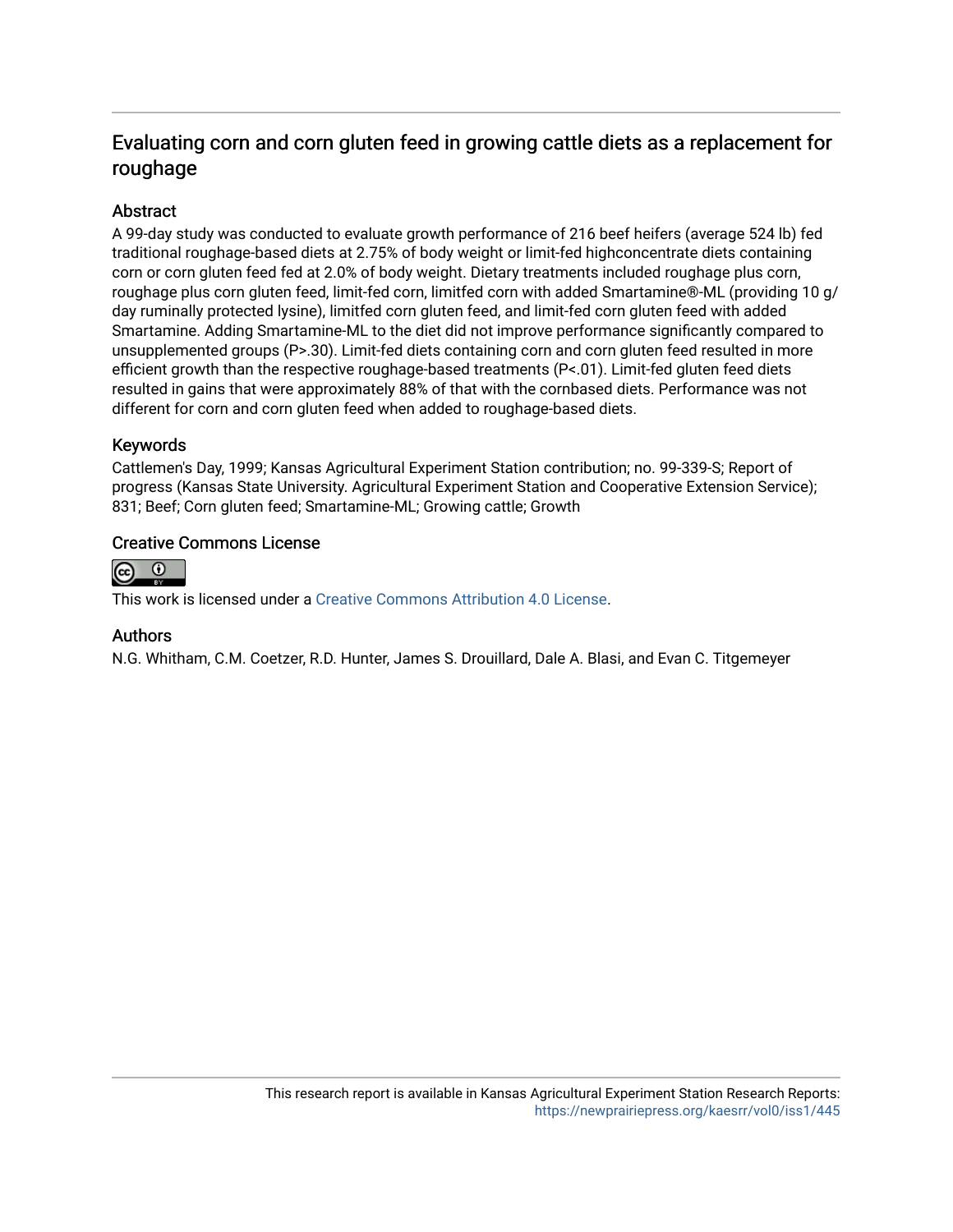#### **EVALUATING CORN AND CORN GLUTEN FEED IN GROWING CATTLE DIETS AS A REPLACEMENT FOR ROUGHAGE<sup>1</sup>**

*N. G. Whitham, J. S. Drouillard, D. A. Blasi, E.C. Titgemeyer, C. M. Coetzer, and R. D. Hunter*

#### **Summary**

A 99-day study was conducted to evaluate growth performance of 216 beef heifers (average 524 lb) fed traditional roughage-based diets at 2.75% of body weight or limit-fed highconcentrate diets containing corn or corn gluten feed fed at 2.0% of body weight. Dietary treatments included roughage plus corn, roughage plus corn gluten feed, limit-fed corn, limitfed corn with added Smartamine®-ML (providing 10 g/day ruminally protected lysine), limitfed corn gluten feed, and limit-fed corn gluten feed with added Smartamine. Adding Smartamine-ML to the diet did not improve performance significantly compared to unsupplemented groups (P>.30). Limit-fed diets containing corn and corn gluten feed resulted in more efficient growth than the respective roughage-based treatments (P<.01). Limit-fed gluten feed diets resulted in gains that were approximately 88% of that with the cornbased diets. Performance was not different for corn and corn gluten feed when added to roughage-based diets.

(Key Words: Corn Gluten Feed, Smartamine-ML, Growing Cattle, Growth.)

#### **Introduction**

Corn gluten feed (CGF) is the major byproduct remaining after extraction of starch, gluten, and germ by the corn wet-milling process. CGF is used commonly as a source of protein for growing and finishing beef cattle. Its protein is roughly 70-75% degraded in the rumen, giving it a by-pass

protein value similar to soybean meal. Additionally, CGF is a valuable energy source and often is used to displace grains in finishing and in roughage-based growing diets.

Minimizing the roughage level in growing diets can be advantageous in terms of reducing manure production. Additionally, feeding restricted quantities of high-concentrate diets also can be cost competitive relative to roughagebased growing diets that are full fed. These factors have led us to compare performance of growing calves fed roughage-based or highconcentrate diets containing corn or CGF.

Both CGF and corn are believed to be deficient in the essential amino acid lysine. Therefore, in addition to our initial comparison of roughage vs. energy-dense diets containing CGF or corn, we also compared the energydense diets with and without supplementation of Smartamine-ML, which is a ruminally protected form of lysine and methionine.

Our objectives were to evaluate growth performance of heifers fed roughage or energydense diets and to determine the effects of supplementation of Smartamine-ML in CGF- or corn-based diets.

#### **Experimental Procedures**

Two hundred sixteen crossbred beef heifers (average wt. 524 lb) were placed on experiment on August 4, 1998 at the KSU Beef Cattle Research Center. Six heifers were allotted randomly to each of 36 pens

<sup>&</sup>lt;sup>1</sup>This project was funded, in part, by the Kansas Corn Commission.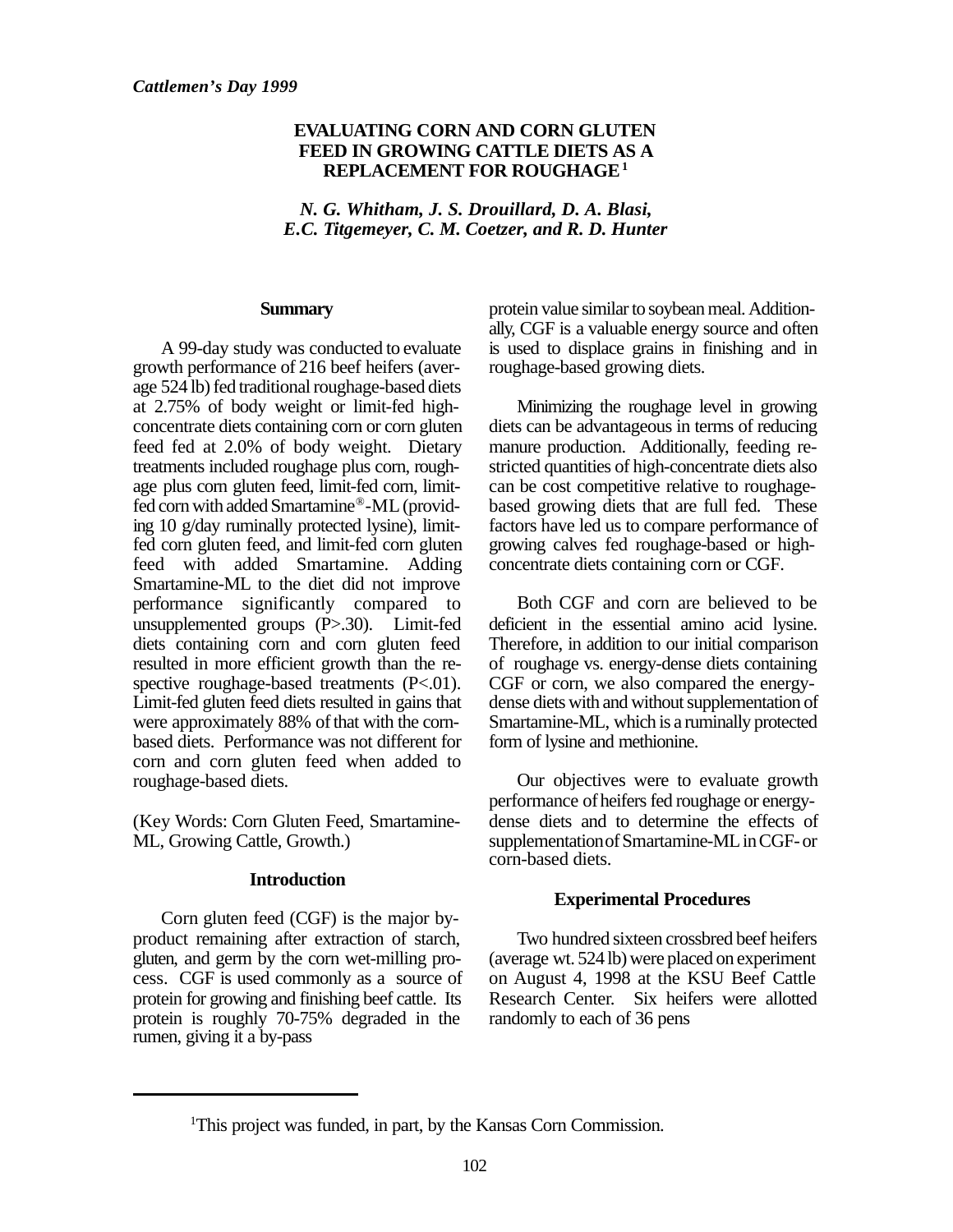based on initial body weight, resulting in six pens per treatment. Treatments (Table 1) consisted of alfalfa hay plus corn, alfalfa hay plus CGF, limit-fed corn-based diet, limit-fed corn with added Smartamine-ML (to provide 10 grams/day ruminally protected lysine), limit-fed CGFbased diet, and a limit-fed CGF-based diet with added Smartamine-ML. Roughage diets were fed at 2.75% of BW, and all other diets were fed at 2.0% of BW. Intakes were increased weekly, assuming gains of 2.0 lb per day. Prior to initiation of the experiment, all heifers were fed a common diet (50% concentrate) at 2.5% of body weight. Treatments were fed for a 13 day adaptation period followed by a 71-day trial period. At the end of the study, heifers were fed a common series of step-up rations over a period of 15 days in order to minimize treatment effects on differences in gut fill. Heifers were weighed on days 13, 84, and 99 to determine growth performance during each phase.

#### **Results and Discussion**

Table 2 summarizes growth performance of the heifers throughout the experiment. Performance between days 0 and 13 illustrates the dramatic effect of diet on differences in body weight. Cattle fed the rough- age-based diets gained faster and were more efficient than cattle receiving the limit-fed diets (P<.05). This appears to be a transient effect resulting from large differences in gut fill among the different dietary treatments. Gains during the period between 14 and 84

days are presumed to reflect actual changes in body weight more accurately, because differences in gut fill are accounted for. Performance between 0 and 99 days also provides a valid comparison, because cattle were fed common diets at the beginning and end of the experiment, thus minimizing differences in gut fill among treatments.

Gain and efficiency throughout the 99-day growing trail were very similar (P>.5) when heifers were fed roughage-based diets containing corn or CGF. Heifers fed energy-dense corn diets at 2.0% of BW had similar average daily gains compared to cattle fed the roughagebased diets but gained faster and were more efficient than cattle consuming the limit-fed CGF diets (P<.05). Limit-fed corn diets yielded the greatest efficiency of gain, followed by the limitfed CGF diets. Cattle fed the roughage-based diets were the least efficient. Corn gluten feed was essentially equal to corn when included in roughage-based diets (P>.5), but produced lower gains and poorer feed efficiencies when used to replace corn in high-concentrate diets  $(P<.05)$ .

Average daily gain and feed efficiency were not affected by the addition of Smartamine (a source of ruminally protected lysine) to energydense corn or CGF diets. Wet corn gluten fed can effectively replace corn in growing cattle diets, though its value is somewhat greater in high-roughage as compared to high-concentrate diets.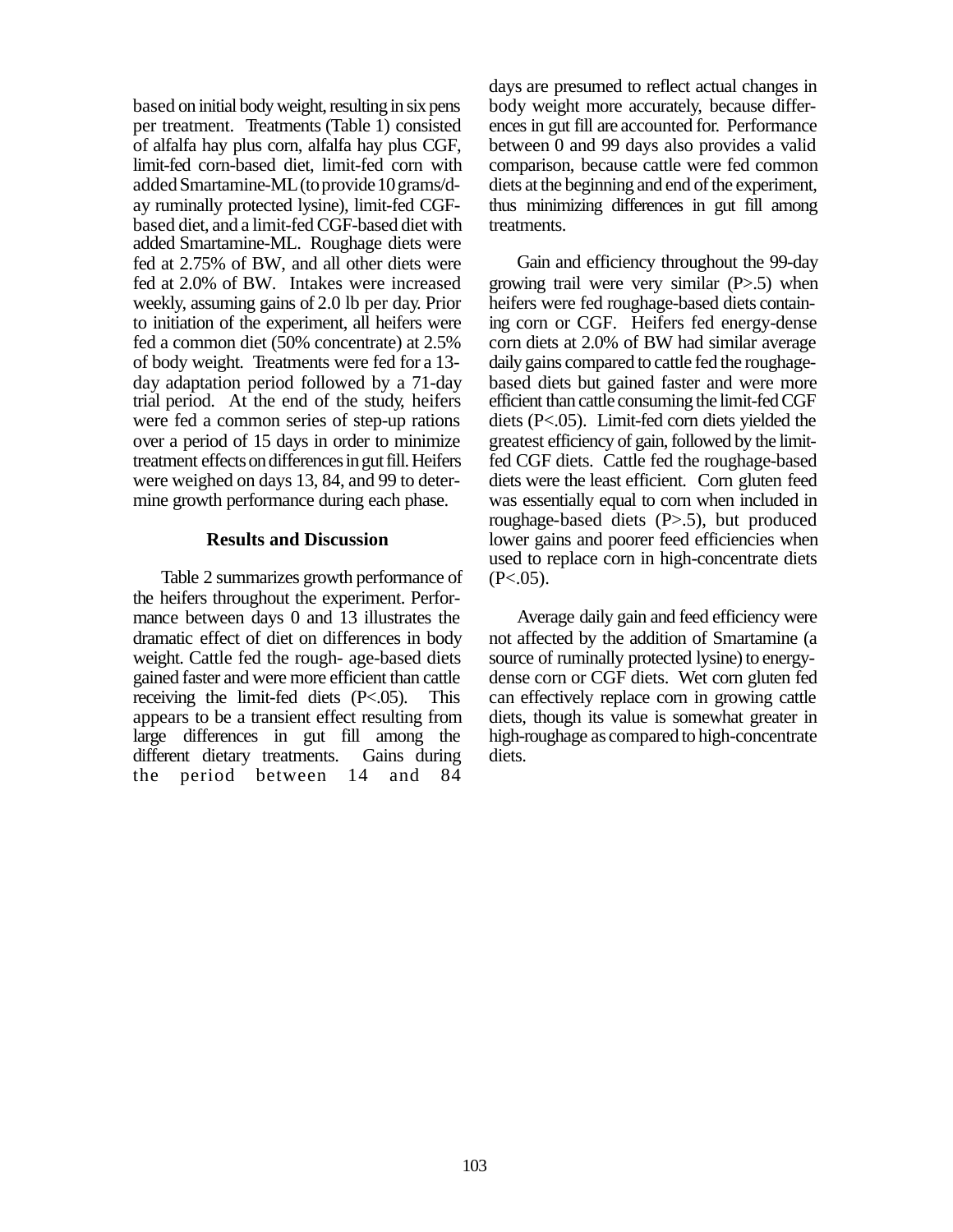|                        | Diet                |                                                |                                       |                                                   |  |
|------------------------|---------------------|------------------------------------------------|---------------------------------------|---------------------------------------------------|--|
| Item                   | Limit-Fed<br>Cornab | Limit-Fed<br>Corn<br>Gluten Feed <sup>ab</sup> | Roughage<br>plus<br>Corn <sup>c</sup> | Roughage<br>plus Corn<br>Gluten Feed <sup>c</sup> |  |
| Alfalfa hay            | 15.12               | 14.37                                          | 59.12                                 | 57.43                                             |  |
| Dry-rolled corn        | 67.74               |                                                | 36.12                                 |                                                   |  |
| Corn gluten feed       |                     | 82.59                                          |                                       | 42.14                                             |  |
| Dehulled soybean meal  | 10.78               |                                                |                                       | $\overline{\phantom{a}}$                          |  |
| Cane molasses          | 4.03                | $\overline{\phantom{a}}$                       | 4.16                                  |                                                   |  |
| Limestone              | 1.00                | 2.53                                           |                                       |                                                   |  |
| Urea, 46% N            | .69                 |                                                |                                       |                                                   |  |
| Salt                   | .35                 | .35                                            | .30                                   | .30                                               |  |
| Calcium phosphate      | .20                 |                                                | .23                                   |                                                   |  |
| Vitamin/mineral premix | .09                 | .16                                            | .07                                   | .13                                               |  |
| Dry matter             | 88.06               | 65.55                                          | 85.48                                 | 73.56                                             |  |
| Crude protein          | 16.33               | 21.67                                          | 13.54                                 | 19.71                                             |  |
| Calcium                | .72                 | 1.13                                           | .93                                   | .83                                               |  |
| Phosphorus             | .35                 | .91                                            | .30                                   | .59                                               |  |
| Thiamin, ppm           |                     | 15.11                                          |                                       | 12.97                                             |  |

**Table 1. Compositions of Experimental Diets (% of Dry Matter)**

<sup>a</sup>Supplemented with or without 10 g per head daily of ruminally protected lysine.

<sup>b</sup>Limit-fed diets formulated to provide 1.4 IU/lb added vitamin A, .12 ppm added Co, 10 ppm added Cu, .6 ppm added I, 60 ppm added Mn, .25 ppm added Se, 60 ppm added Zn, and 30 g/ton Rumensin<sup>®</sup>. <sup>c</sup>Full-fed diets formulated to provide 1.2 IU/lb added vitamin A, .10 ppm added Co, 8 ppm added Cu, .5 ppm added I, 50 ppm added Mn, .2 ppm added Se, 50 ppm added Zn, and 25 g/ton Rumensin<sup>®</sup>.